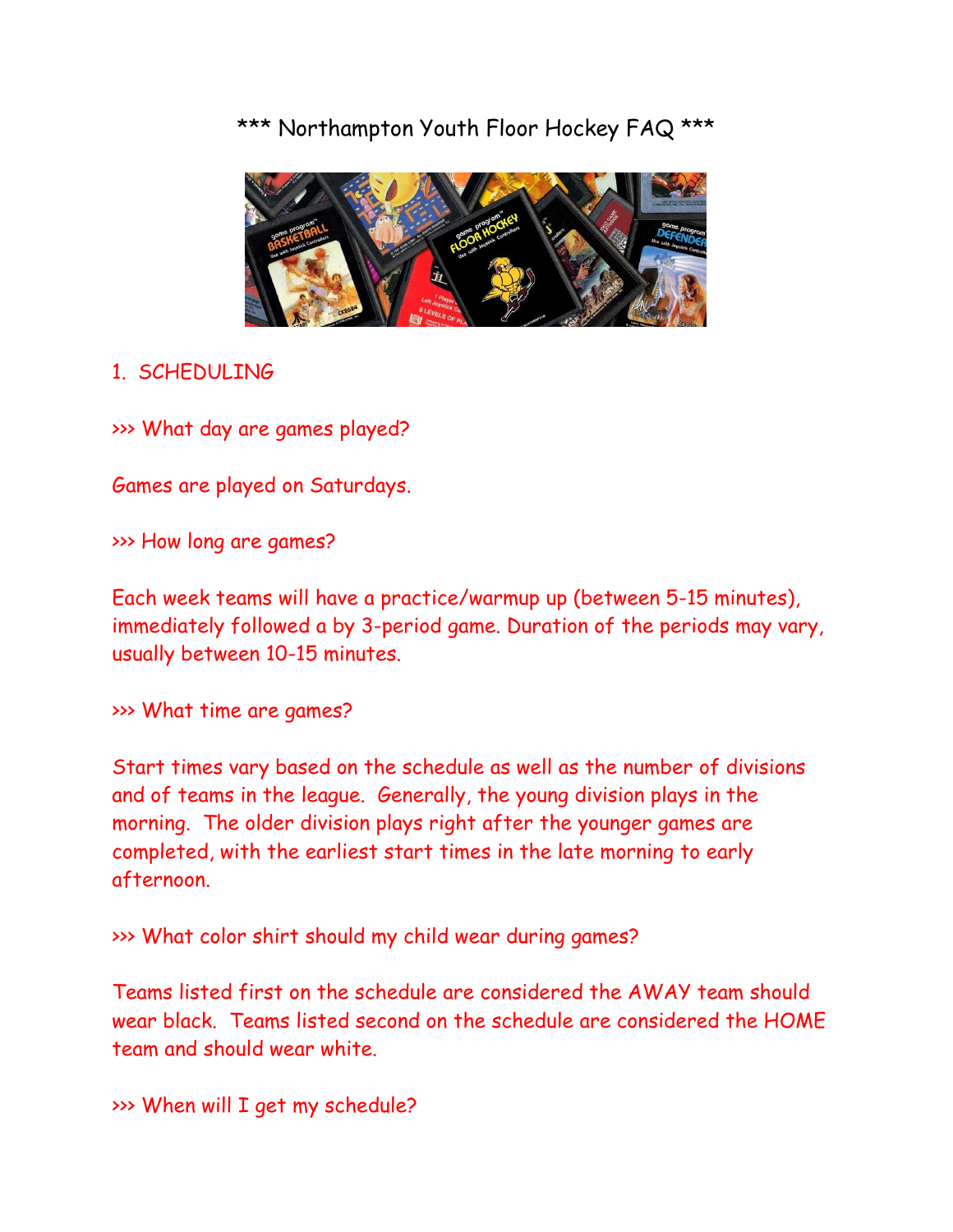Rosters and team schedules will be emailed by the coaches approximately one week after the first skills clinic.

>>> Do teams have any additional practice time?

If scheduling allows, there will be 1-2 skills clinics during the season for players in the Mites (youngest) division only.

#### 2. EQUIPMENT

>>> What equipment is needed?

Participants need a helmet with cage, hockey gloves, hockey stick, shin guards, and Official Northampton shirts. A 2-shirt package costs \$25 and includes one white & one black shirt (opposing teams wear different colors as per the away/home team designation above). You do **not** need to order shirts every season.

#### >>> Where can I purchase hockey equipment?

Street hockey equipment is recommended and can be purchased at most sporting goods stores like Modell's, Dick's Sporting Goods, etc. These stores also sell ice hockey equipment, which tends to be higher quality, but much more expensive.

>>> Do goalies need to buy their own equipment too?

We provide equipment for goalies in some sizes, or you can bring your own.

#### 3. ROSTERS

We are anticipating having 3 divisions, which will be divided based on age, size and skill-level. Players are assigned to teams in the youngest division in a manner designed to make the teams evenly matched for challenging and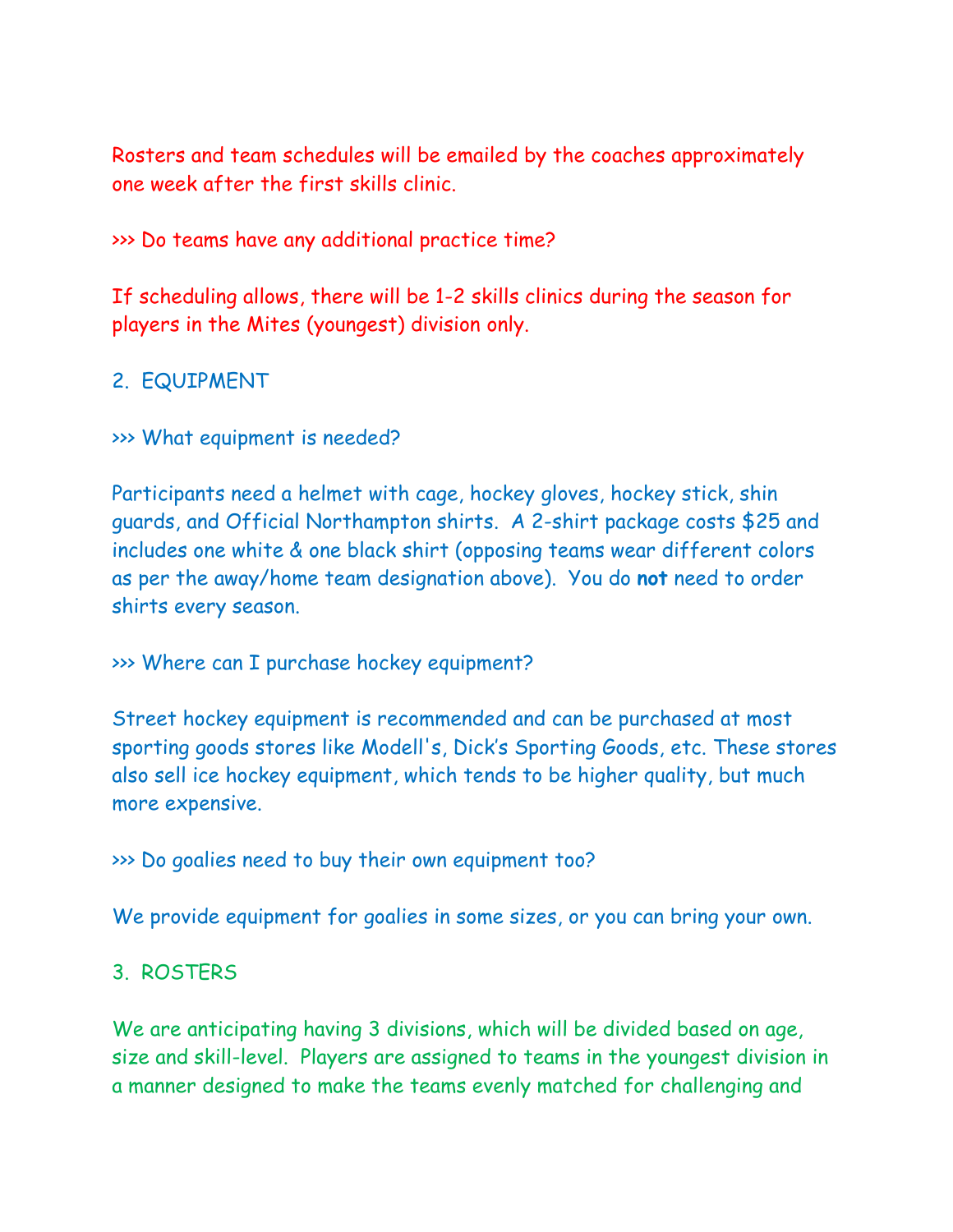engaging games. Players in the upper leagues are drafted by the coaches, with an eye to forming the best teams for a successful league.

In a 3-division league, the divisions will be:

Mites – This division is for 6, 7, 8 and 9 year-olds designed for beginner and smaller players.

Pee Wee – This division is for intermediate players who are approximately 9- 12 years old.

Juniors – This division is for oldest and most experienced players who are approximately 12-15 years old.

Registered players will be assigned to a division based on the age, skill-level and size information provided during registration. If you have any questions or concerns regarding your player's division assignment, or if you have a player who wishes to play in more than one division, please contact Scott.

>>> Are siblings assigned to the same team?

Yes! Siblings playing in the same division are always assigned to the same team.

>>> Can my child request a friend to be on the same team?

With the number of players and teams, it is not possible to accommodate everyone's requests. Therefore, friend and family requests (other than siblings) are generally considered only for 6 and 7-year-olds. However, if your son or daughter is new to the league, or there are extenuating circumstances, please contact Scott.

>>>Do players ever move teams?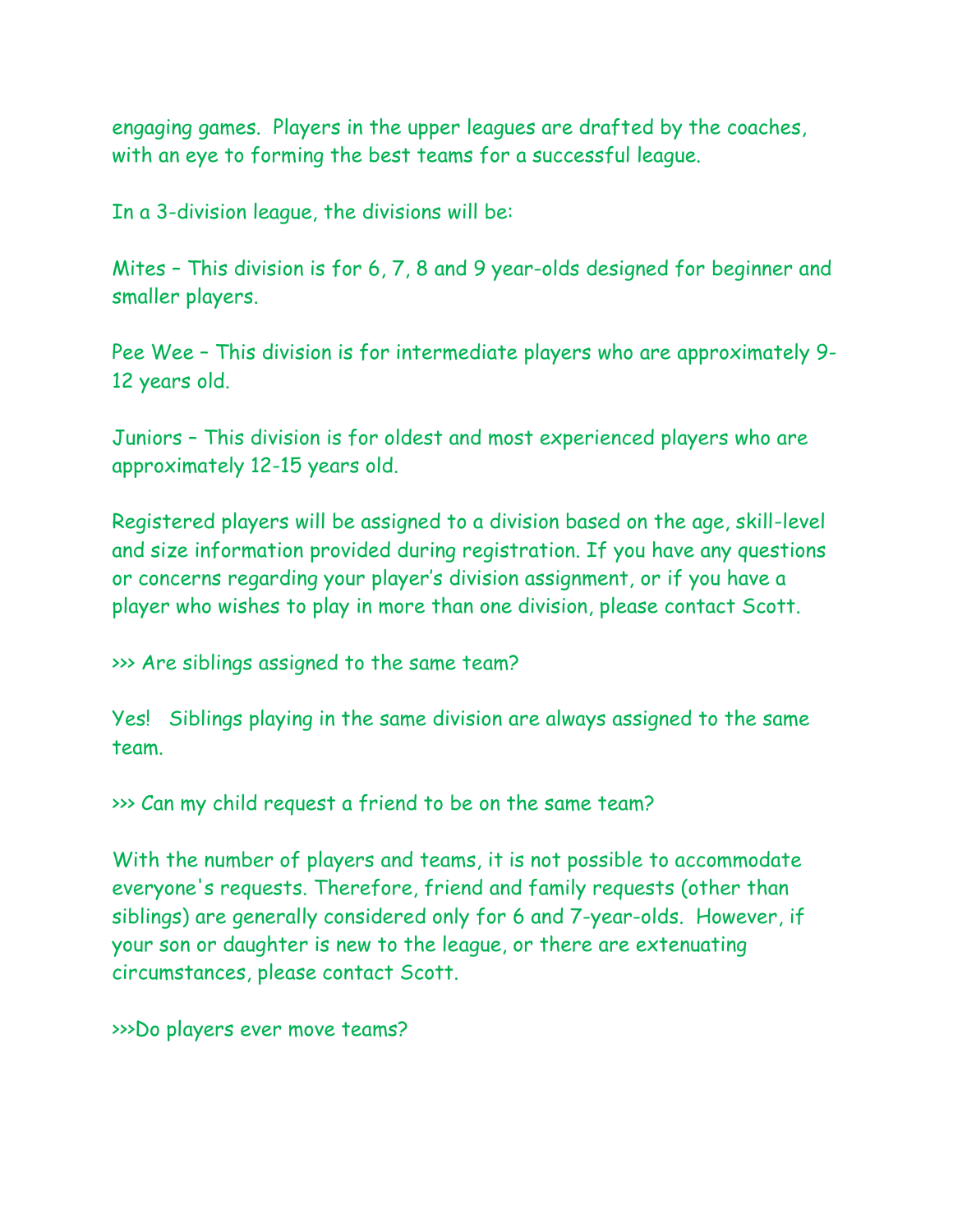From time to time, players may be moved to another team due to extenuating circumstances or to keep the teams balanced and fair with respect to player numbers and skill-levels. The coaches and Scott will communicate with players and parents directly affected by any moves, while doing their best to respect players' and parents' privacy where appropriate. Parents not directly involved in any adjustments to teams should not expect to be included in those communications.

## 4. COACHING

>>> Can I volunteer to be a coach or assistant coach?

Yes, provided the following background checks have been obtained and copies of the results provided to the Township:

(1) PA State Police criminal background check (2) PA child abuse clearance **AND EITHER** (3) A signed affidavit affirming you have been resident in PA for the last 10 years OR a FBI fingerprint check completed after you became a PA resident.

>>> Where do I go to get these clearances?

PA State Police Criminal Background Check: *<https://epatch.state.pa.us/Home.jsp>*

PA Child Abuse Clearance: *<https://www.compass.state.pa.us/cwis/public/home>*

FBI Fingerprint Check (if you have not been a PA resident for the past 10 years: *http://www.pa.cogentid.com/index.htm*

>>>> Do I still need to submit clearances if I already did the paperwork?